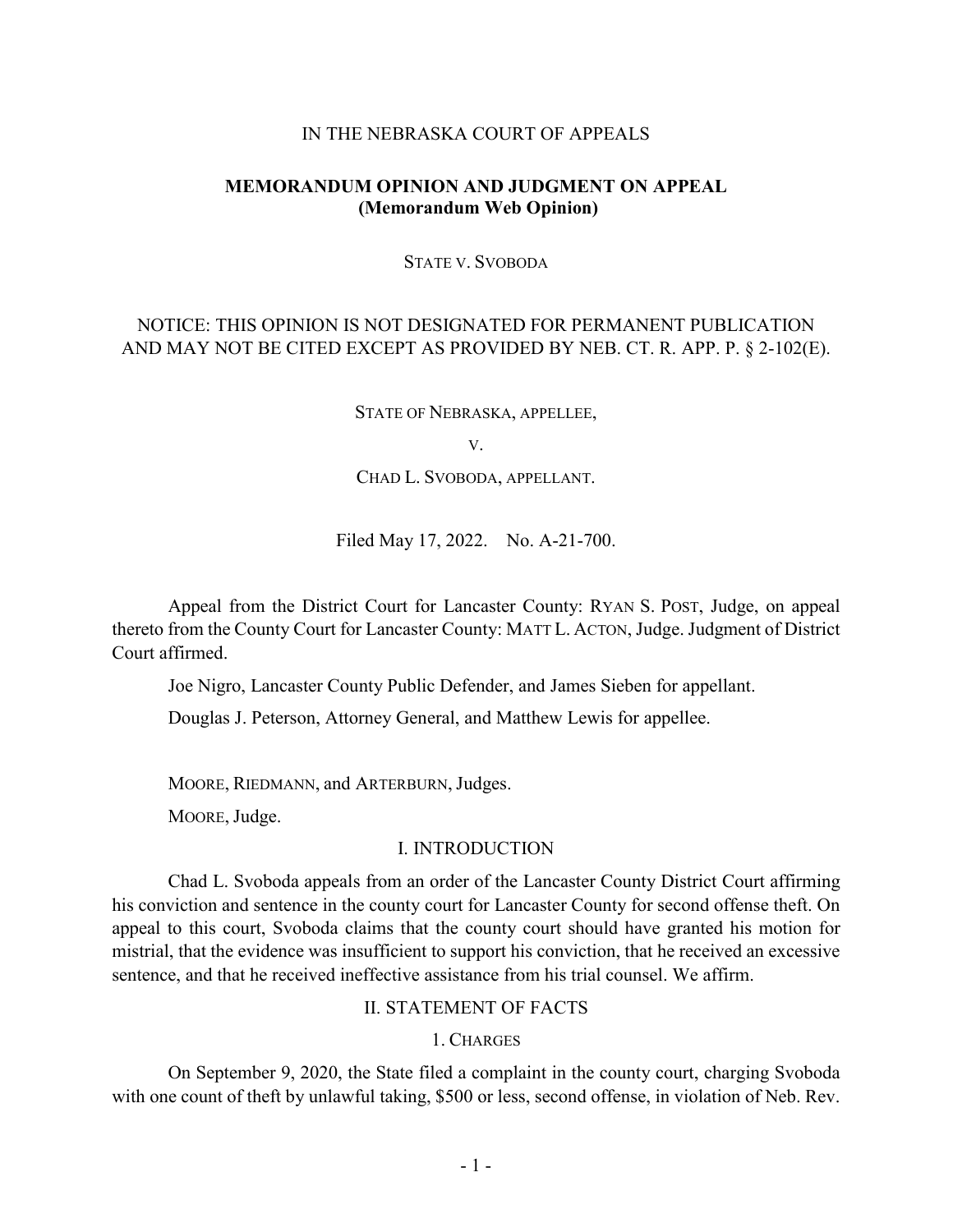Stat. § 28-511 (Reissue 2016), a Class I misdemeanor. See Neb. Rev. Stat. § 28-518(6) (Reissue 2016). Specifically, the State alleged that on August 7, Svoboda took or exercised control over movable property belonging to Peter Oblender, valued at \$500 or less, with the intent to deprive Oblender of that property. The State alleged that Svoboda had a previous theft conviction in Merrick County, Nebraska from June 2004.

### 2. TRIAL

### (a) Jury Selection and Opening Statements

Svoboda's jury trial began in the county court on February 3, 2021. Prior to jury selection, the court advised Svoboda of his right to have the jury sequestered. Svoboda affirmed his understanding of the court's advisement; that no one had made him any promises or threatened him in any way to get him to waive that right; and that he was waiving that right freely, voluntarily, knowingly, and intelligently. The court accepted Svoboda's waiver of his right to have the jurors sequestered, and the trial proceeded with jury selection.

After the jury, including one alternate juror, was impaneled and sworn, the county court gave introductory instructions to the jury, including an admonition to avoid finding outside information about the case or talking to anyone, even the other jurors, about the case. The court's admonishment included a specific instruction to not pay attention to any news reports regarding the case.

The parties then gave brief opening statements before the trial recessed for the day. Prior to opening statements, the county court instructed the jury that the attorney's statements are not evidence. In Svoboda's opening statement, his attorney thanked the jury and then stated:

My job here today is to make sure the State does their job, make sure that they provide you the evidence necessary, and they meet the burden before any determination of guilt is made for my client. My job is to make sure the evidence is admitted properly, and nothing improper is before you. I would ask that you do your job, a very important job here today. Most importantly is that you presume my client is innocent. You start with that presumption and you hold it to the end of this trial. You listen to all of the evidence before determining innocence or guilt. That's the important part of what I'm asking you to do, and I'm appreciative for you.

With that, I would submit it.

Before recessing for the day, the county court again admonished the jury to avoid talking about or researching the case.

## (b) Motions for Competency and Mistrial

At some point after trial recessed on February 3, 2021, Svoboda was taken into custody on an unrelated burglary charge. On February 4, outside the presence of the jury, the county court informed the parties' attorneys of a report from jail staff that Svoboda was in custody and uncooperative. Svoboda's attorney was allowed contact with him in the "jail staging area," and she reported to the court that Svoboda was not intoxicated, but was "extremely agitated," "still on suicide watch," "[had] had no contact with his wife and not been able to get regular plain clothing," but that he might be willing to change into some clothing that jail staff had obtained. A deputy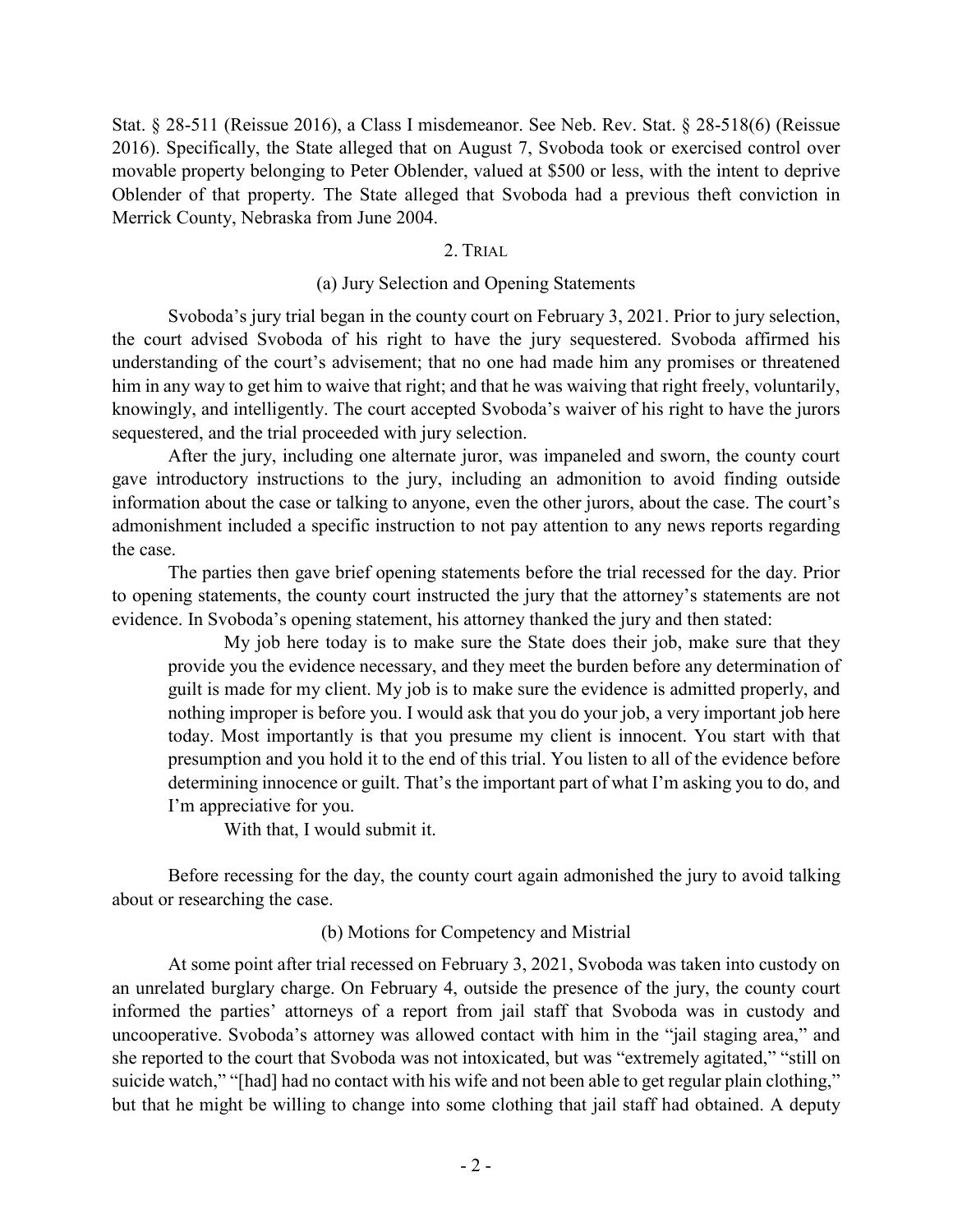reported that Svoboda was "very agitated," his behavior was "probably escalating," and that he would "probably be verbal in the courtroom." The deputy further reported that Svoboda was angry with staff in the jail and "angry with the whole procedure here." Svoboda's attorney requested a continuance, which was granted by the court. The jurors were brought into the courtroom, and the court explained, "There are a couple of things that . . . leave us unable to proceed at this point in time." The court continued trial to the afternoon of February 5. Prior to recessing, the court advised the jurors that the "[s]ame admonitions apply."

On February 5, 2021, Svoboda's attorney filed a motion to determine Svoboda's competency based on his behavior the day before. Svoboda's attorney subsequently withdrew the motion to determine competency after being given an opportunity to meet with him. She informed the court, outside the presence of the jury, that while she still had some concerns, she thought that Svoboda understood the nature of the proceedings.

The county court also questioned Svoboda outside the presence of the jury about his ability to understand the proceedings and his recent controlled substance use. Svoboda admitted to using methamphetamine on the morning of February 3, 2021, before trial started. He stated that the drugs had influenced him for about half a day and that he had not used any controlled substances or alcohol since that time. Svoboda further stated that his uncooperativeness with the jail staff had not been due to his methamphetamine use; but rather, that he had been upset and unable to contact his wife. The court found that Svoboda was no longer under the influence and that he understood the proceedings. When the court asked if he was ready to continue with his trial, Svoboda confirmed, stating "sure."

Svoboda's attorney then made an oral motion for mistrial based on the fact that local news outlets had reported Svoboda's arrest after the first day of trial. The news coverage had included a mug shot of Svoboda, and his attorney noted that in comments to posts about the arrest on the social media pages for local new outlets, Svoboda's "full criminal history is detailed, as well as suspected drug use and other personal information."

In connection with the motion for mistrial, the county court spoke to the jurors individually, asking them each (1) whether they had seen, read, or heard anything about Svoboda since court recessed on February 3, 2021, and (2) whether they had formed or expressed an opinion regarding the guilt or innocence of Svoboda. All jurors except one answered in the negative to these questions; the juror who responded affirmatively to the first question stated that she had read the title of an article published in the newspaper. When asked what she recalled of the article, she replied that "somebody broke into [a business], broke a window, took some things, and that's it." She also recalled that the individual referenced in the article was Svoboda. In response to further questioning by the court, this juror stated she understood that Svoboda was still presumed innocent, that she had not mentioned what she read to any of the other jurors, and that she had not formed an opinion about Svoboda's guilt or innocence on the charge in question. We note that at the conclusion of the questioning of each individual juror, the court instructed each juror not to mention the questions to the other jurors. After the jurors were all questioned, Svoboda's attorney renewed the motion for mistrial, which the court overruled. A copy of the newspaper containing the article about the arrest was received by the court as an exhibit "for purposes of the record on appeal." The trial then proceeded with the presentation of evidence.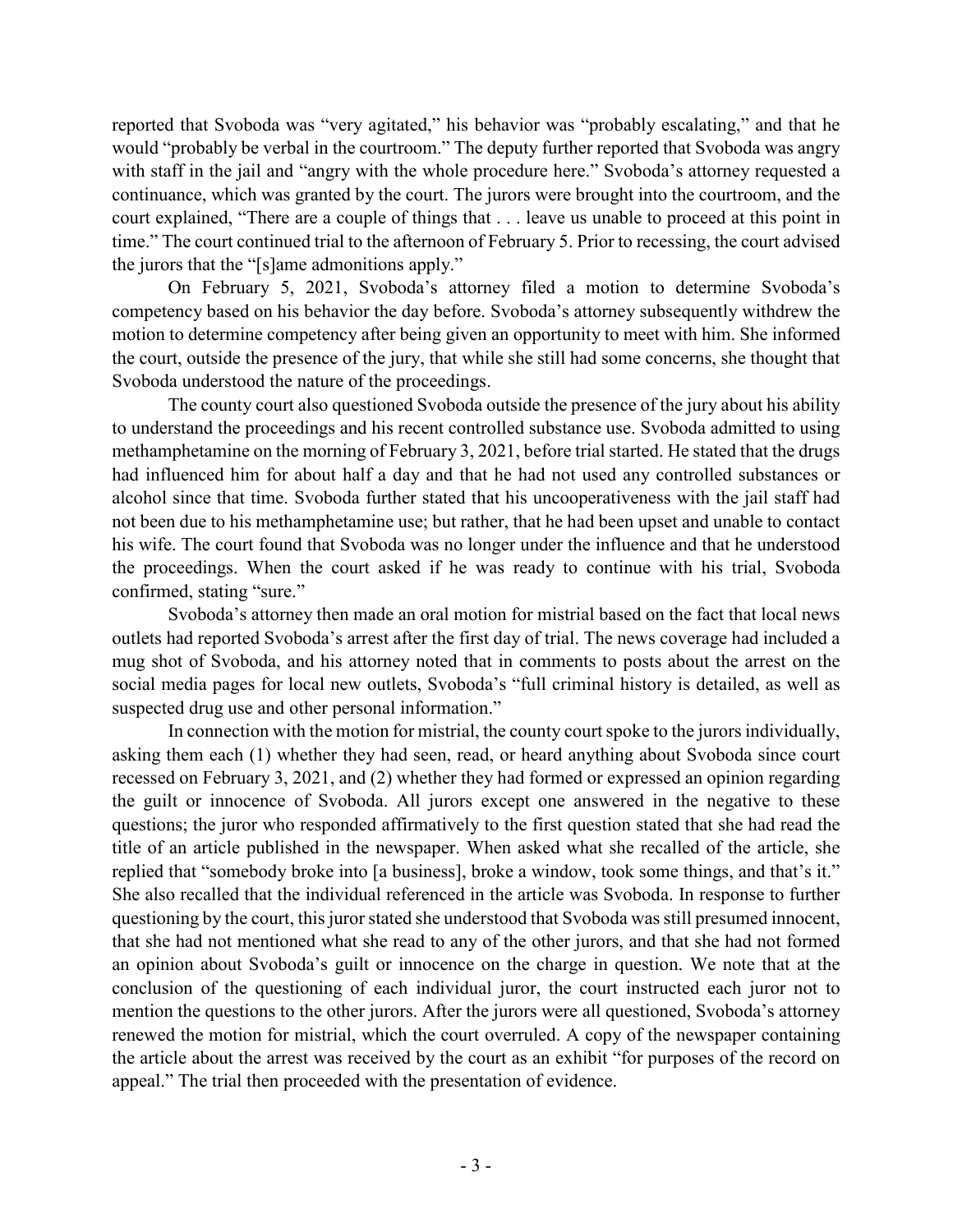### (c) Evidence

The State presented testimony from the victim, the manager of the hotel where the victim was staying, and a police officer who investigated the theft. We note that prior to the testimony of each witness, the court instructed each of the witnesses that they could remove their face mask if they felt comfortable doing so or that they could choose to remain masked. The record shows that the victim chose to remain masked. The hotel manager did not state her choice on the record when she took the stand, but at one point during her testimony, she stated that she had lowered her mask after an unidentified speaker stated that it was difficult to hear her testimony. There is nothing in the record to indicate the police officer's masking choice.

## *(i) Victim's Testimony*

The victim, Oblender, testified that he was staying at a hotel in Lincoln on August 7, 2020, and awoke to the sound of his hotel room door opening. Oblender initially assumed "it was just a maid or something," but he later realized that his black leather wallet was missing from his room. He reported the incident to the Lincoln Police Department and the hotel manager, Mona Temple. According to Oblender, his wallet contained around \$40 or \$50 and various debit and identity cards, including his "common access card for the military." Oblender had part-time employment with the Air National Guard, and he testified that the common access card was "how [he] got on base." He estimated that the value of the wallet and the money inside was "probably \$60-ish, \$70-ish" and testified that "it was a decent amount of work to get a military ID back in possession." The wallet was never returned to Oblender.

## *(ii) Hotel Manager's Testimony*

Temple testified that the hotel is equipped with a surveillance system, which records everything that happens in the hallways, including when hotel guests enter and exit their rooms. Temple stated that after receiving Oblender's report, she and Investigator Jason Adams of the Lincoln Police Department reviewed the hotel's surveillance video footage from the morning of August 7, 2020, for the period between 6 and 8 a.m. Temple observed Svoboda on the video outside of Oblender's hotel room, looking around and then entering and exiting the room multiple times before going down the hall and into his own hotel room. She denied seeing anything in Svoboda's hands when he entered and exited Oblender's hotel room. Temple identified Svoboda in the courtroom as the individual she had seen on the video. According to Temple, the surveillance video that she and Adams viewed on August 7 was no longer available because the videos are only stored for 9 days before being automatically deleted by the system.

## *(iii)* Jackson v. Denno *Hearing*

Next, a hearing on the voluntariness of Svoboda's statements to law enforcement about the wallet was held outside the presence of the jury pursuant to *Jackson v. Denno*, 378 U.S. 368, 84 S. Ct. 1774, 12 L. Ed. 2d 908 (1964). Before the jury left the courtroom, the county court again admonished the jurors to not talk about the case with one another or anyone else; to not conduct their own research; to not listen to any conversation; to not read, watch, or listen to any reports; to not go near any of the locations mentioned; and to not form or express any opinion.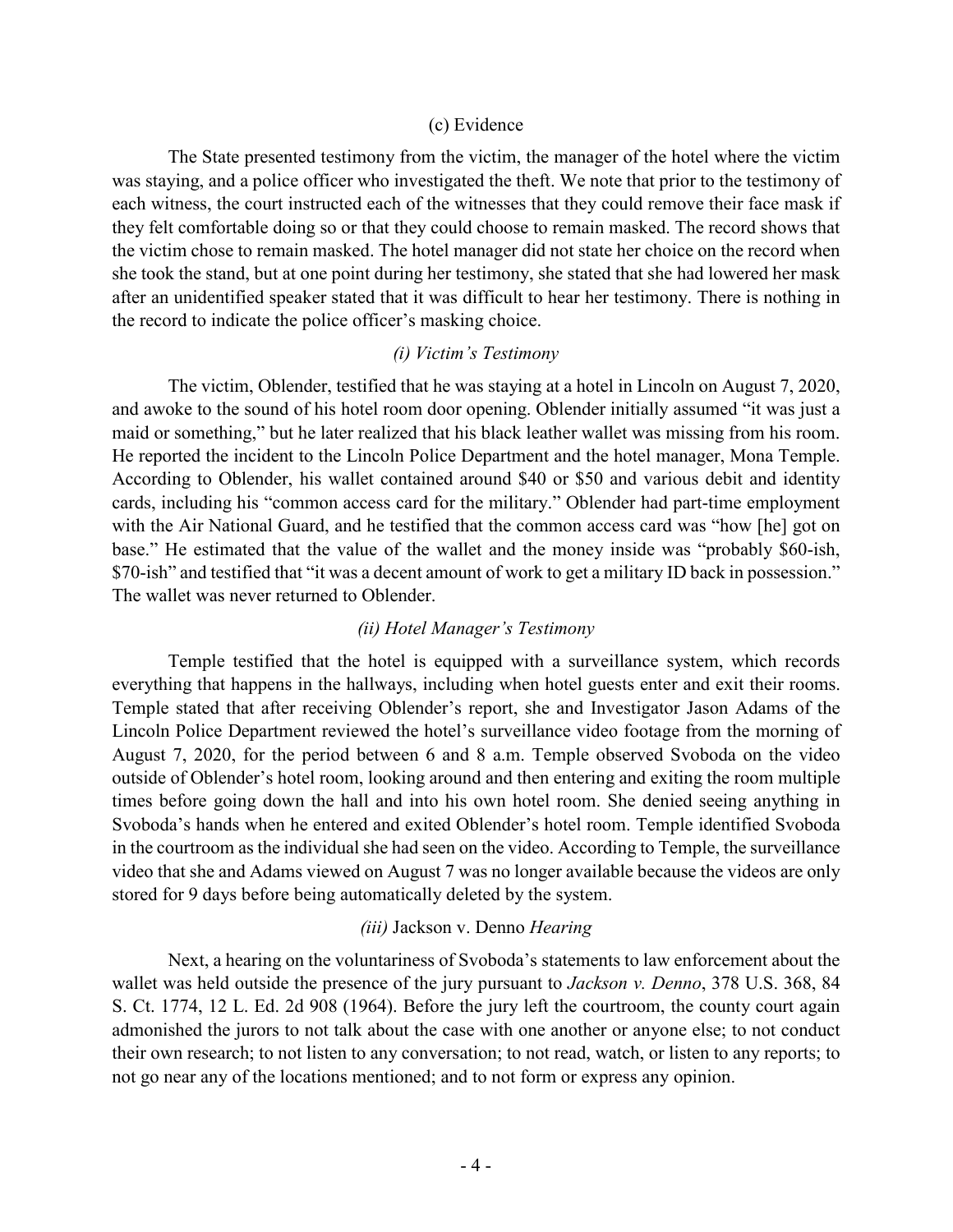During the hearing, Adams testified that he contacted Svoboda in his hotel room on the date in question. Adams' initial contact was with Svoboda's wife (Svoboda was in the bathroom for about 10 minutes before coming out and speaking to Adams). When Svoboda came out of the bathroom, Adams identified himself as a police officer, told Svoboda that he was "investigating what appeared to be a theft or the disappearance of an item from another [hotel] room," and that he had observed surveillance footage from inside the hotel showing Svoboda enter and leave the other hotel room. Adams testified that, after several denials, Svoboda admitted taking Oblender's wallet and its contents into his room and then destroying the items before flushing them down the toilet. Adams denied threatening, coercing, or forcing Svoboda to speak to him; testified that Svoboda did not appear to be under the influence of drugs or alcohol at the time they spoke; and stated that Svoboda never asked or attempted to leave or refused to cooperate. Adams testified that Svoboda did tell him that he had been sick. Adams' contact with Svoboda lasted for about 30 or 40 minutes. Adams stood in the doorway of the hotel room to converse with Svoboda, who was sitting down in the room; another police officer was standing behind Svoboda.

Svoboda also testified during the hearing, stating that he had used methamphetamine on the morning of the day in question and that when he told Adams that he had flushed the wallet down the toilet he had simply "told [Adams] what he wanted to hear."

The county court found Svoboda's statements to officers on August 7, 2020 were freely and voluntarily made.

### *(iv) Police Officer's Testimony*

After the jury returned to the courtroom, Adams testified that he responded to the hotel on August 7, 2020, "to make contact with someone who wanted to report a larceny." Adams described speaking to Oblender, who reported his wallet missing, as well as to hotel management and then viewing the hotel's recorded security footage. Adams concluded that someone had been in Oblender's hotel room and identified that individual as Svoboda, another hotel guest. Adams testified about his contact with Svoboda, consistent with the hearing testimony set forth above. Additionally, Adams testified that another officer found "a pull tab from a zipper . . . that was part of the wallet" in the bathroom of Svoboda's room. According to Adams, while he was speaking to Svoboda, the other officer went to his police cruiser to call Oblender, who confirmed that the zipper pull tab the officer located "potentially was part of [his wallet]."

Adams identified exhibit 2 as a copy of the body camera footage recorded during his interaction with Svoboda. The county court received that exhibit into evidence, and the video was played for the jury. After the video was played, Adams testified that he was able to confirm that the individual portrayed in the video was Svoboda by comparing his physical presence to a DMV photograph located through a mobile data computer in the police cruiser.

On cross-examination, Adams confirmed that Svoboda denied taking the wallet several times. When asked if he ever saw the wallet, he replied, "Just through the surveillance."

## *(v) Parties Rest and Case Submitted*

After Adams' testimony, the State rested. Svoboda's attorney made a motion to dismiss, which the county court overruled. Svoboda then rested without testifying or offering any other evidence.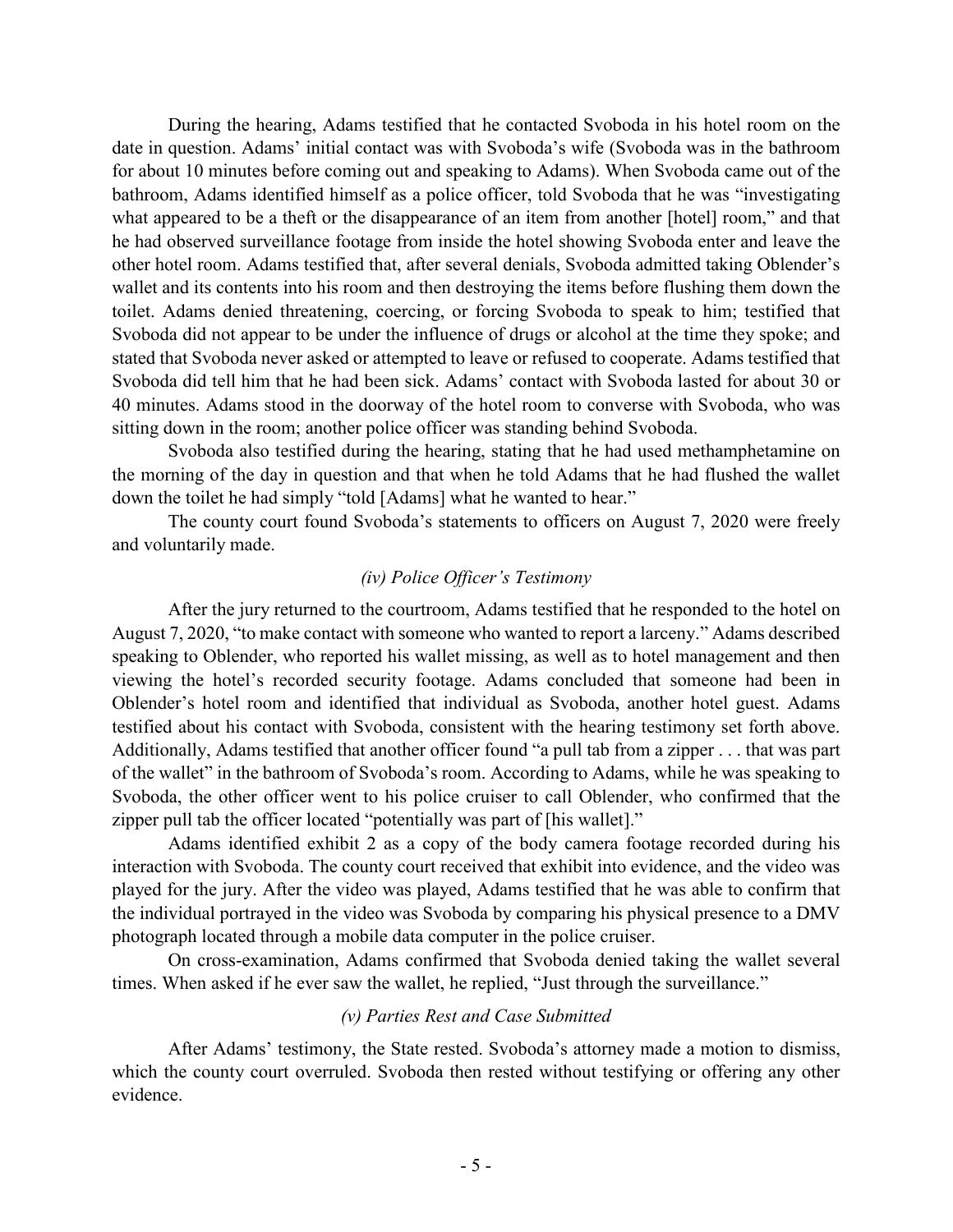Following closing arguments and jury instructions, the county court submitted the case to the jury for deliberations. We note that the alternate juror (the juror who had read the title of an article published in the newspaper about Svoboda's subsequent arrest) was dismissed and did not participate in deliberations.

### (d) Verdict

The county court submitted the case to the jury at 4:25 p.m. on February 5, 2021, and the jury returned to the courtroom with a verdict at 5:17 p.m. The jury found Svoboda guilty of theft by unlawful taking, \$0-\$500, and valued the stolen property at \$130, and the court accepted the jury's verdict.

### (e) Enhancement and Sentencing

Prior to sentencing, the State filed a motion to amend the complaint to correct the date and case number of Svoboda's prior conviction, which was granted. The amended complaint alleged that Svoboda had a prior theft conviction in Hall County in September 2007. At the enhancement and sentencing hearing on February 26, 2021, the prosecutor announced her belief that Svoboda would be "stipulating that there is a valid prior for purposes of enhancement, and that he effectively waived counsel." Upon inquiry by the county court the prosecutor affirmed that Svoboda had "waived counsel at all critical stages [in the prior case]." The response of Svoboda's attorney to the same inquiry is marked as "[i]ndiscernable" in the bill of exceptions from the hearing, but his attorney did confirm that she "join[ed] in that stipulation." Svoboda was present for the hearing and did not comment or raise any objection to the stipulation. The court accepted the stipulation and found Svoboda guilty of second offense theft.

During the sentencing portion of the hearing, the county court heard arguments from the parties' attorneys and received into evidence a letter from Svoboda's wife regarding sentencing. During the State's argument, the prosecutor recited Svoboda's prior criminal history. Svoboda was given the opportunity to speak, and he "apologize[d] to everybody" for his "behavior." The court sentenced Svoboda to 365 days' incarceration. At the conclusion of the hearing, Svoboda stated, "I didn't know anything about a stipulation. Nobody told me about that." The court instructed Svoboda to talk to his attorney, and the proceedings were concluded.

### 3. APPEAL TO DISTRICT COURT

Svoboda initially filed a pro se notice of appeal to the district court, as well as a motion requesting the appointment of new counsel based on the alleged ineffective assistance of his trial counsel. His trial attorney also filed a motion requesting substitute counsel for Svoboda on appeal. The county court granted the motion for substitute counsel and appointed new counsel for the appeal. Another notice of appeal was subsequently filed by Svoboda's appellate counsel.

At the hearing before the district court on July 1, 2021, the court received as exhibits the transcript of pleadings and the bill of exceptions from the county court proceedings, including the newspaper and body camera footage received at trial. The court then heard argument from the parties.

The record on appeal does not include any statement of errors filed by Svoboda in connection with his appeal to the district court, but the district court's detailed order ruling on his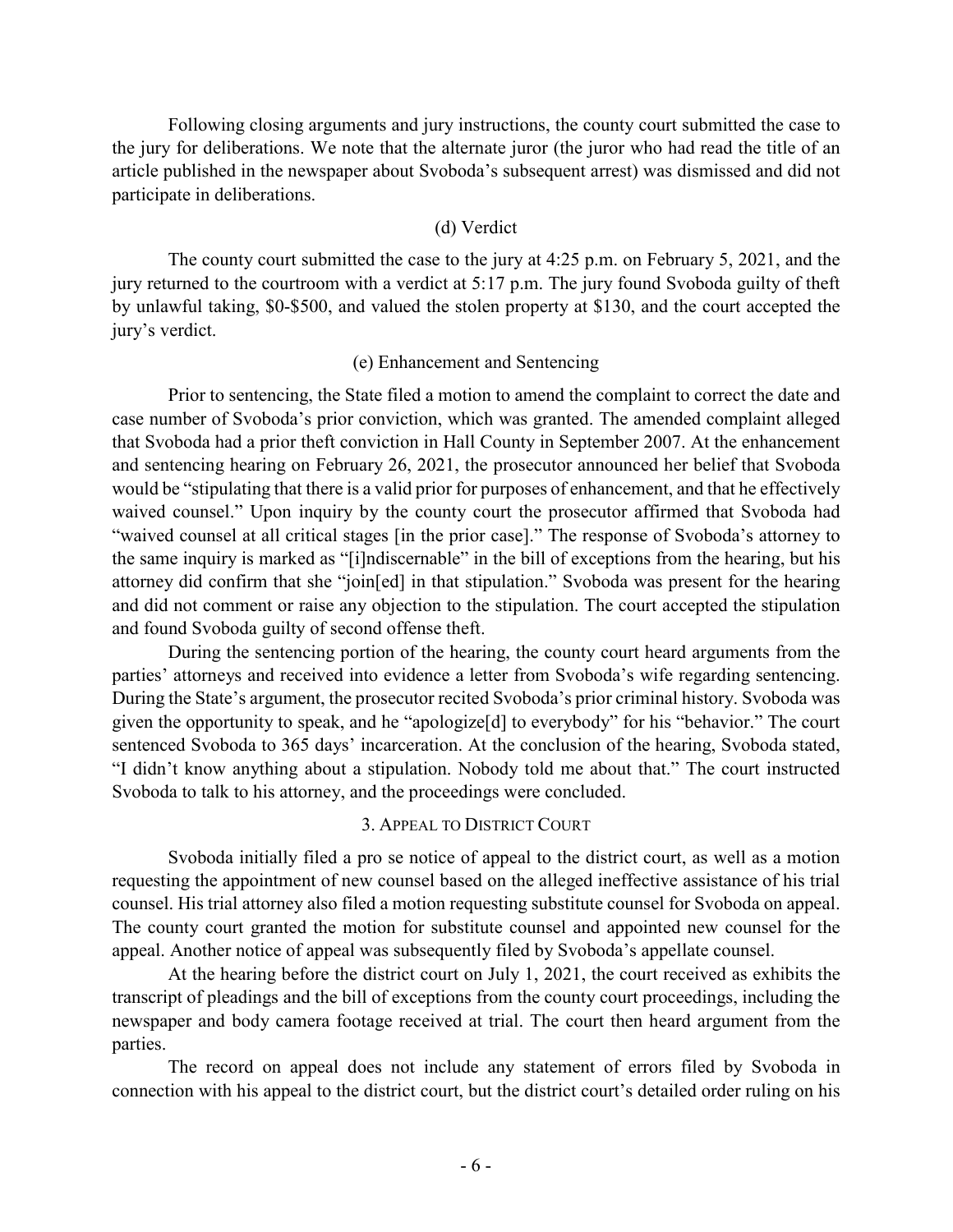appeal clearly shows what issues were considered by the district court. The court rejected Svoboda's arguments that the county court should have granted his motion for mistrial, that there was insufficient evidence to sustain his conviction, and that the county court had imposed an excessive sentence. The court also rejected Svoboda's claims of ineffective assistance of trial counsel. Accordingly, it affirmed his conviction and sentence. We have set forth the details of the court's analysis as necessary below.

Svoboda subsequently perfected his appeal to this court.

## III. ASSIGNMENTS OF ERROR

Svoboda asserts, reordered and restated, that the district court erred by (1) affirming the county court's denial of his motion for mistrial, (2) finding the evidence sufficient to affirm his conviction for theft, (3) affirming the excessive sentence imposed by the county court, and (4) failing to find that he received ineffective assistance of counsel in the county court because he was prejudiced by his trial counsel's deficient performance in (a) giving an opening statement that did not relay any facts or assert that Svoboda was not guilty, (b) not asking jurors any relevant questions to support Svoboda's motion for mistrial when given the opportunity to do so, (c) failing to make an additional motion for mistrial after it was determined that Svoboda was under the influence at the start of trial and had waived rights while under the influence, (d) failing to ask the county court to order witnesses to remove their face masks while testifying, (e) failing to make proper and timely objections when warranted, specifically objections that the State was leading a witness and that several answers were speculative, (f) failing to file or make any oral motions to move corrections staff from being seated near Svoboda during trial, and (g) improperly stipulating to the validity of a prior offense before sentencing without consulting Svoboda, advising Svoboda on how to proceed, or getting permission from Svoboda first.

## IV. STANDARD OF REVIEW

In an appeal of a criminal case from the county court, the district court sits as an intermediate court of appeals. *State v. Grant*, 310 Neb. 700, 968 N.W.2d 837 (2022). Both the district court and a higher appellate court generally review appeals from the county court for error appearing on the record. *Id.* When reviewing a judgment for errors appearing on the record, an appellate court's inquiry is whether the decision conforms to the law, is supported by competent evidence, and is neither arbitrary, capricious, nor unreasonable. *Id.*

In this case, we are unable to determine from the record on appeal whether Svoboda filed a statement of errors as required by Neb. Ct. R. § 6-1518. In cases where no statement of errors was filed and the district court reviewed for plain error, the higher appellate court likewise reviews for plain error only. *TransCanada Keystone Pipeline v. Tanderup*, 305 Neb. 493, 941 N.W.2d 145 (2020). However, when an appellant fails to file a statement of errors in the district court, an appellate court may at its discretion consider errors assigned in the appellate court, provided that the record shows that those errors were also assigned in the district court. *State v. Zimmerman*, 19 Neb. App. 451, 810 N.W.2d 167 (2012). See, also, *State v. Scherbarth*, 24 Neb. App. 897, 900 N.W.2d 213 (2017) (despite failure to file particular statement of error in district court, higher appellate court may still consider errors actually considered by district court).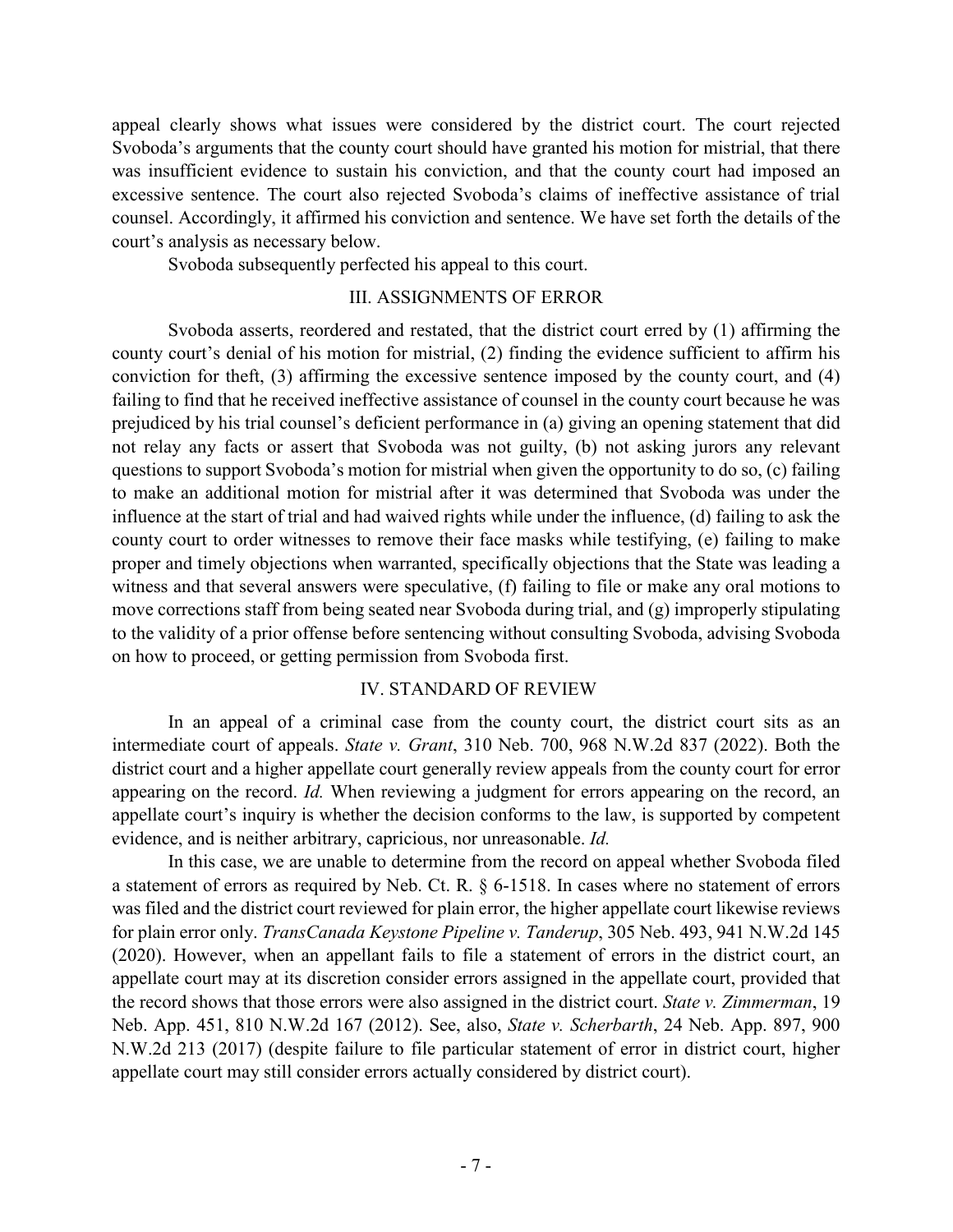As noted above, a review of the record shows that the district court considered the errors Svoboda claimed were committed by the county court. Accordingly, we elect to consider the four assignments of error identified above as they were specifically assigned and specifically argued to this court and are either claimed county court errors considered by the district court or claimed errors by the district court with respect to the proceedings in district court.

Decisions regarding motions for mistrial are directed to the discretion of the trial court and will be upheld in the absence of an abuse of discretion. *State v. Madren*, 308 Neb. 443, 954 N.W.2d 881 (2021). An abuse of discretion occurs when a trial court's decision is based upon reasons that are untenable or unreasonable or if its action is clearly against justice or conscience, reason, and evidence. *Id.*

Regardless of whether the evidence is direct, circumstantial, or a combination thereof, and regardless of whether the issue is labeled as a failure to direct a verdict, insufficiency of the evidence, or failure to prove a prima facie case, the standard is the same: In reviewing a criminal conviction, an appellate court does not resolve conflicts in the evidence, pass on the credibility of witnesses, or reweigh the evidence; such matters are for the finder of fact, and a conviction will be affirmed, in the absence of prejudicial error, if the evidence admitted at trial, viewed and construed most favorably to the State, is sufficient to support the conviction. *State v. Hassan*, 309 Neb. 644, 962 N.W.2d 210 (2021).

Absent an abuse of discretion by the trial court, an appellate court will not disturb a sentence imposed within the statutory limits. *State v. Grant*, 310 Neb. 700, 968 N.W.2d 837 (2022).

Whether a claim of ineffective assistance of trial counsel can be determined on direct appeal presents a question of law, which turns upon the sufficiency of the record to address the claim without an evidentiary hearing or whether the claim rests solely on the interpretation of a statute or constitutional requirement. *State v. Drake*, 311 Neb. 219, 971 N.W.2d 759 (2022). In reviewing claims of ineffective assistance of counsel on direct appeal, an appellate court decides only whether the undisputed facts contained within the record are sufficient to conclusively determine whether counsel did or did not provide effective assistance and whether the defendant was or was not prejudiced by counsel's alleged deficient performance. *Id.*

# V. ANALYSIS

## 1. MOTION FOR MISTRIAL

Svoboda asserts that the district court erred by affirming the county court's denial of his motion for mistrial. He argues that the jury was tainted because of the alternate juror's admission to reading a newspaper article regarding Svoboda's arrest for an unrelated burglary and that in order to preserve his right to a fair and impartial jury, his motion for mistrial should have been granted.

A mistrial is properly granted in a criminal case where an event occurs during the course of trial which is of such a nature that its damaging effect cannot be removed by proper admonition or instruction to the jury and thus prevents a fair trial. *State v. Figures*, 308 Neb. 801, 957 N.W.2d 161 (2021). Error cannot ordinarily be predicated on the failure to grant a mistrial if an objection or motion to strike the improper material is sustained and the jury is admonished to disregard such material. *State v. Briggs*, 303 Neb. 352, 929 N.W.2d 65 (2019). The defendant must prove that the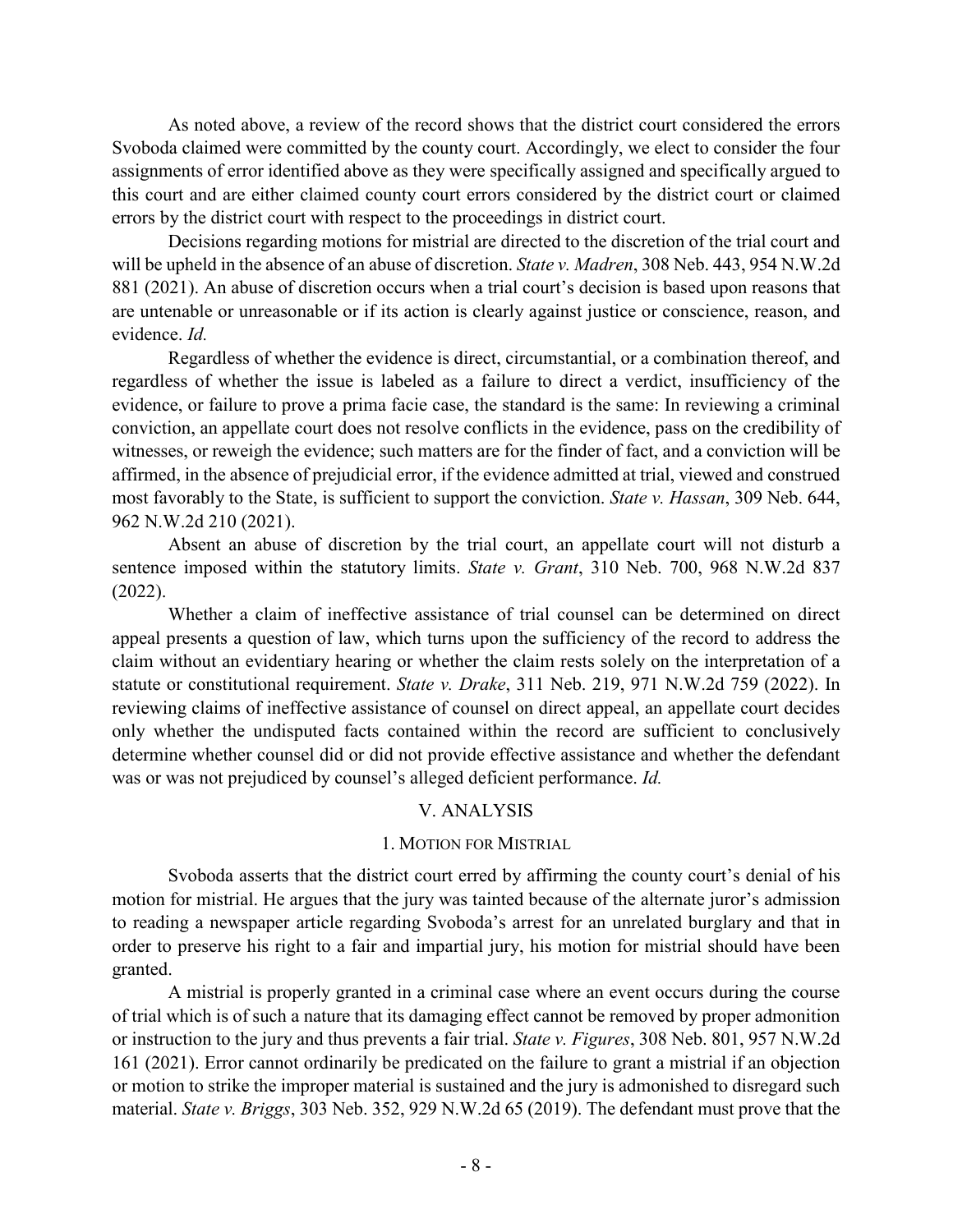alleged error actually prejudiced him or her, rather than creating only the possibility of prejudice. *Id.* Extraneous material or information considered by a jury can be prejudicial without proof of actual prejudice if (1) the material or information relates to an issue submitted to the jury and (2) there is a reasonable possibility that it affected the jury's verdict to the challenger's prejudice. *State v. McSwine*, 24 Neb. App. 453, 890 N.W.2d 518 (2017).

In this case, the county court questioned each juror individually about any exposure to the news coverage in question. Only one individual acknowledged reading anything about Svoboda's arrest on the unrelated burglary charge, and she stated that she had not formed an opinion as to Svoboda's guilt or innocence in this case. She indicated that she had not shared the information with any of the other jurors and agreed not to use any of the information from the article during deliberations. This individual was the alternate juror, was dismissed at the conclusion of trial, and did not participate in the jury's deliberations. The county court admonished the jury multiple times throughout the trial not to read anything about the case or talk to any of the other jurors about the case until deliberations. "An admonishment of the jury is typically sufficient to cure any prejudice." *State v. Davis*, 290 Neb. 826, 834, 862 N.W.2d 731, 737 (2015). Further, absent evidence to the contrary, it is presumed that a jury followed the instructions given in arriving at its verdict. *State v. Henderson*, 301 Neb. 633, 920 N.W.2d 246 (2018).

Svoboda cannot show that he was prejudiced by the media coverage of his arrest after the start of trial. There is nothing in the record to suggest that any juror other than the alternate juror was exposed to the news coverage or that the news coverage influenced the outcome of the case. The alternate juror did not participate in deliberations and there is no indication that the alternate or any of the other jurors failed to follow the county court's instructions. There is nothing to show that the alternate juror's exposure to a newspaper article about Svoboda's arrest for an unrelated burglary influenced the jury so as to taint the outcome of the case. The district court did not err in affirming the county court's denial of Svoboda's motion for mistrial. To the extent that Svoboda's arguments go to one of his claims of ineffective assistance of trial counsel, we have addressed those arguments further below.

## 2. SUFFICIENCY OF EVIDENCE

Svoboda asserts that the district court erred by finding the evidence sufficient to affirm his conviction for theft. He challenges the sufficiency of the evidence regarding the theft and the value of the items allegedly stolen. He also challenges the admissibility of his statements to law enforcement.

"A person is guilty of theft if he or she takes, or exercises control over, movable property of another with the intent to deprive him or her thereof."  $\S$  28-511(1). Oblender testified that on the morning of August 7, 2020, he woke to the sound of someone entering his hotel room, after which he discovered that his wallet was missing. The wallet was never returned to Oblender. Both the hotel manager and law enforcement observed hotel surveillance footage showing Svoboda entering and exiting Oblender's room multiple times on the morning in question before returning to his own hotel room. Svoboda later told law enforcement that he took the wallet, destroyed it, and flushed it down the toilet in his room. A portion of the wallet was recovered from the bathroom of Svoboda's hotel room. Body camera footage of Svoboda's statements to police was played for the jury.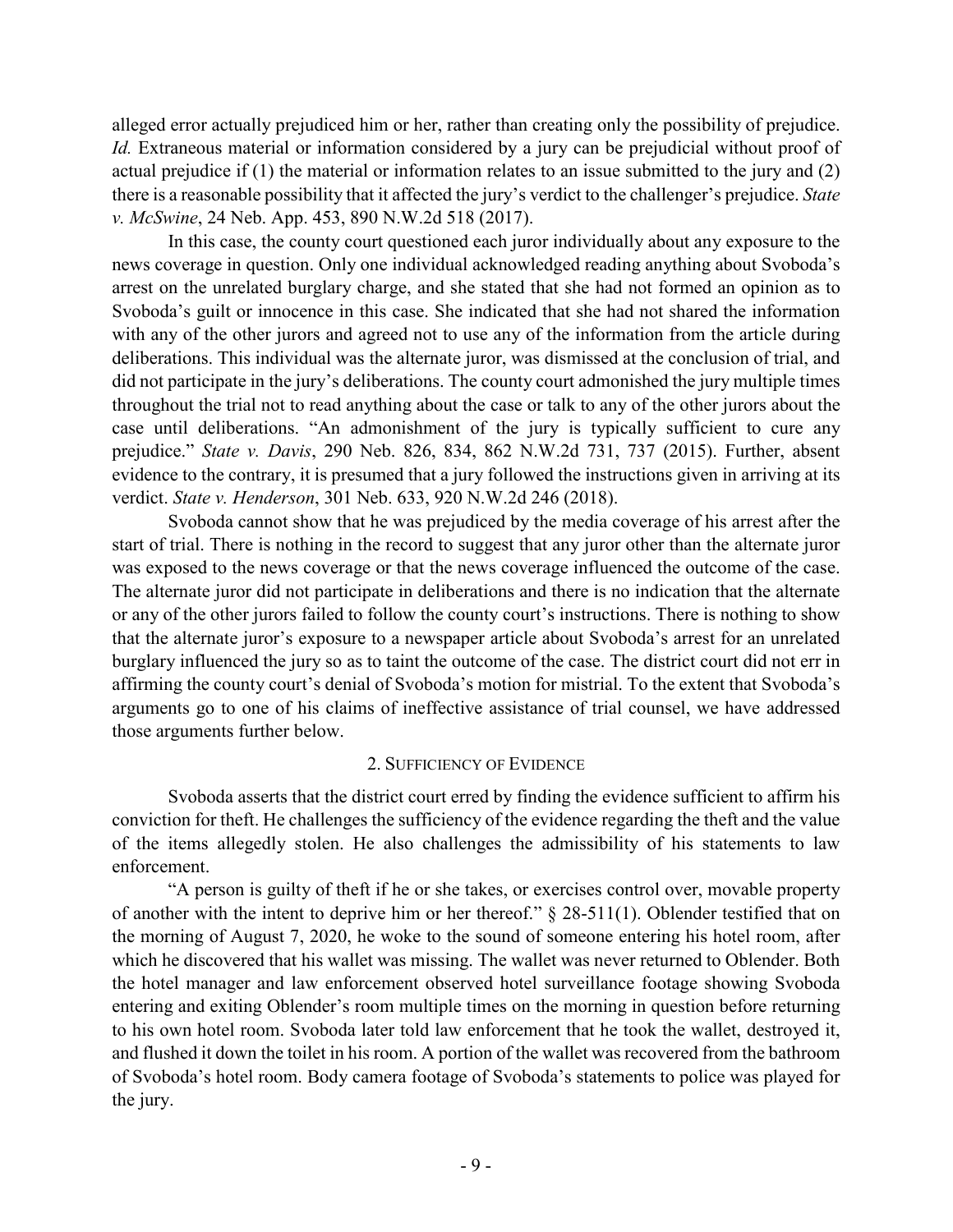Svoboda also challenges the jury's valuation of the wallet and its contents at \$130. He was charged with committing a theft of property valued at \$500 or less, which is classified as a Class I misdemeanor. § 28-518(6). Oblender testified that his wallet contained around \$40 or \$50 and various debit and identity cards, including his military identification card. He valued the wallet and its contents at \$60 to \$70 and testified that replacing the military identification involved a significant amount of work. The jury valued the items at \$130, which is within the \$0 to \$500 grade of offense with which Svoboda was charged.

Section 28-518(8) provides that "[i]n any prosecution for theft under sections 28-509 to 28-518, value shall be an essential element of the offense that must be proved beyond a reasonable doubt." However, although § 28-518(8) requires some value to be proved as an element of a theft offense, the statutory language does not require proof of a particular threshold value. *State v. Duncan*, 294 Neb. 162, 882 N.W.2d 650 (2016). The owner of chattels may testify as to their value in a criminal case. *State v. Dixon*, 306 Neb. 853, 947 N.W.2d 563 (2020). An item's market value at the time of the theft may be established by either direct or circumstantial evidence, and it presents a question of fact to be resolved by the fact finder. *Id*. When a fact finder determines the value of property in a theft case, an appellate court will not set aside the finding unless it is clearly erroneous. *Id*.

Svoboda's arguments about the sufficiency of the evidence on appeal involve the credibility of various witnesses and the weight of certain evidence. An appellate court does not resolve conflicts in the evidence, pass on the credibility of witnesses, or reweigh the evidence, which matters are for the finder of fact. See *State v. Hassan*, 309 Neb. 644, 962 N.W.2d 210 (2021). There was sufficient evidence from which the jury could reasonably conclude that Svoboda had stolen Oblender's wallet. And, we conclude, as did the district court, that Oblender's testimony was sufficient to support the jury's finding regarding the value of the stolen items for purposes of § 28-518(8). In sum, the district court did not err in finding the evidence sufficient to support Svoboda's conviction.

In connection with his sufficiency of the evidence assignment of error, Svoboda also argues that his statement to Adams was not properly admissible at trial and had little probative value. He argues on appeal to this court, as he did to the district court, that "hounding by law enforcement backed [him] into a corner" and that he chose to admit to the theft only "because he wanted his interaction with law enforcement to end." Brief for appellant at 15. However, Svoboda did not object at trial to the admission of Adams' statements about his confession, and thus he has not preserved any error for appellate review. In a criminal trial, after a pretrial hearing and order overruling a defendant's motion to suppress, the defendant, to preserve the issue on appeal, must object at trial to the admission of the evidence which was the subject of the suppression motion. *State v. Jones*, 293 Neb. 452, 878 N.W.2d 379 (2016). See *State v. Haltom*, 264 Neb. 976, 653 N.W.2d 232 (2002) (applying same rule to pretrial determinations about voluntariness of statements). Further, Svoboda does not assign error to the county court's ruling on the *Jackson v. Denno* issue or to the admission of Adams' testimony about Svoboda's statements. An alleged error must be both specifically assigned and specifically argued in the brief of the party asserting the error to be considered by an appellate court. *State v. Wood*, 310 Neb. 391, 966 N.W.2d 825 (2021). We decline to address this argument further.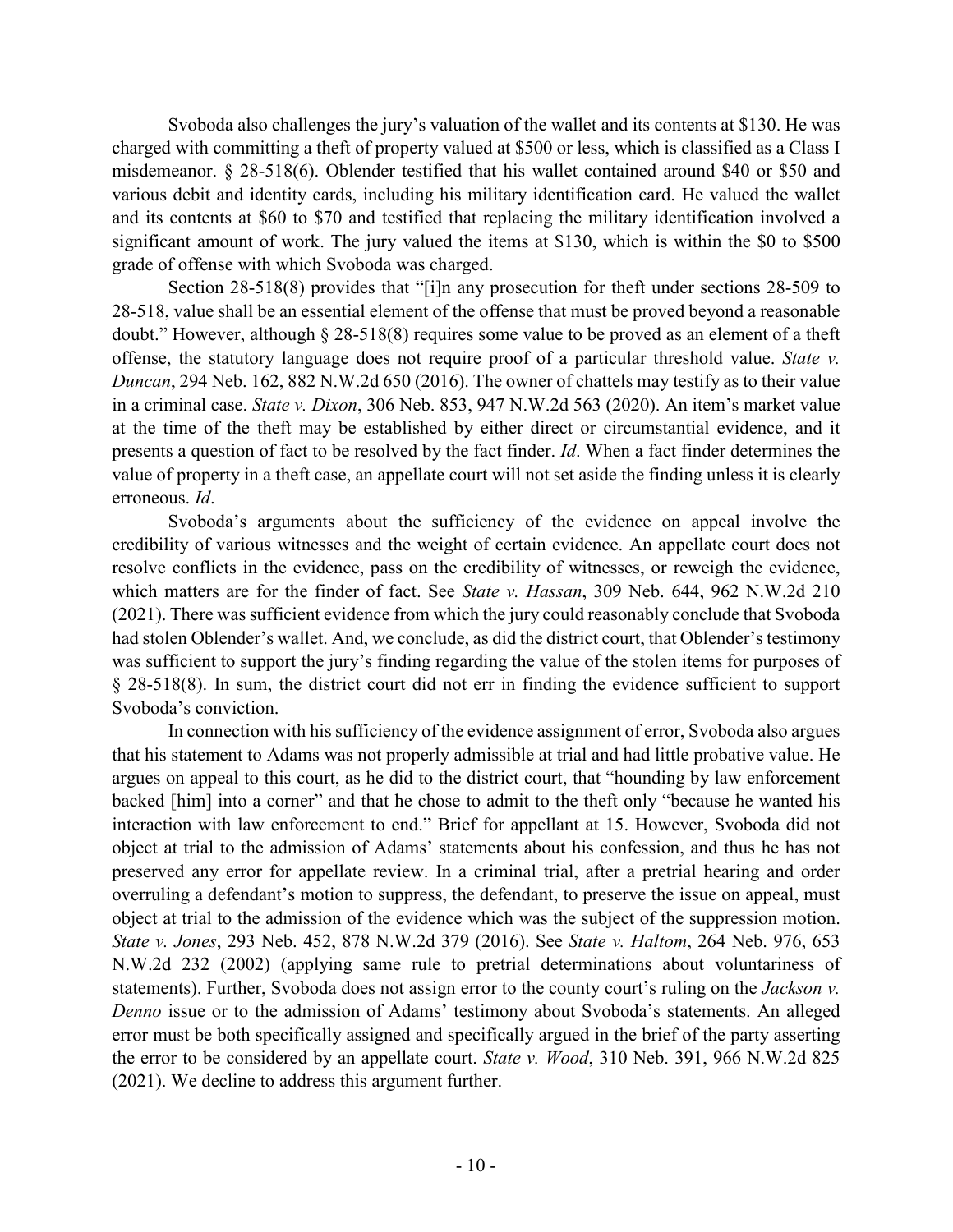#### 3. EXCESSIVE SENTENCE

Svoboda asserts the district court erred by affirming the excessive sentence imposed by the county court. He was convicted of theft by unlawful taking, \$500 or less, second offense, a Class I misdemeanor, which carries a possible penalty of imprisonment for up to 1 year, a fine of up to \$1,000, or both. § 28-511; § 28-518(6); Neb. Rev. Stat. § 28-106 (Reissue 2016). The county court sentenced Svoboda to 365 days' incarceration, which is within statutory limits.

When imposing a sentence, a sentencing judge should consider the defendant's (1) age, (2) mentality, (3) education and experience, (4) social and cultural background, (5) past criminal record or record of law-abiding conduct, and (6) motivation for the offense, as well as (7) the nature of the offense, and (8) the amount of violence involved in the commission of the crime. *State v. Blake*, 310 Neb. 769, 969 N.W.2d 399 (2022). The sentencing court is not limited to any mathematically applied set of factors, but the appropriateness of the sentence is necessarily a subjective judgment that includes the sentencing judge's observations of the defendant's demeanor and attitude and all the facts and circumstances surrounding the defendant's life. *Id.*

In imposing the sentence, the county court considered the comments of counsel and of Svoboda, the facts of the case, a letter from Svoboda's spouse, and Svoboda's lengthy criminal history. The record shows that Svoboda has numerous prior convictions for both misdemeanor and felony theft crimes, as well as convictions for possession of a controlled substance and terroristic threats. The court also noted Svoboda's pending charges for burglary in another case. In finding Svoboda was not an appropriate candidate for probation and sentencing him to 365 days' incarceration, the court stated "that record of theft is far too long."

The district court observed that the sentence was within the statutory limits, and it found no abuse of discretion in the sentence imposed by the county court. The district court did not err in this regard.

#### 4. INEFFECTIVE ASSISTANCE OF COUNSEL

Svoboda asserts that the district court erred by failing to find that he received ineffective assistance of counsel in the county court because he was prejudiced by his trial counsel's deficient performance in various regards. As noted above, the record on appeal to this court does not include any statement of errors filed in Svoboda's appeal from the county court to the district court. However, Svoboda's framing of his claims of ineffective assistance in his assignments of error to this court are consistent with the district court's framing of the issues it considered. Specifically, the district court stated that Svoboda's allegations, "consolidated and restated," were that his trial counsel was ineffective in (1) failing to relay any facts or assert that Svoboda was not guilty during opening statements, (2) failing to question jurors regarding their potential exposure to the news media's coverage of Svoboda's arrest on an unrelated matter, (3) failing to move for a mistrial on the grounds that Svoboda was under the influence at the start of trial, (4) failing to ask the county court to order witnesses to remove their face masks while testifying, (5) failing to object to leading questions by the State and to answers that were speculative, (6) failing to request that corrections officers not be seated near Svoboda during the trial, and (7) stipulating to the validity of a prior offense without consulting Svoboda.

Svoboda was represented on appeal to the district court by different counsel than trial counsel. When a defendant's trial counsel is different from his or her counsel on direct appeal, the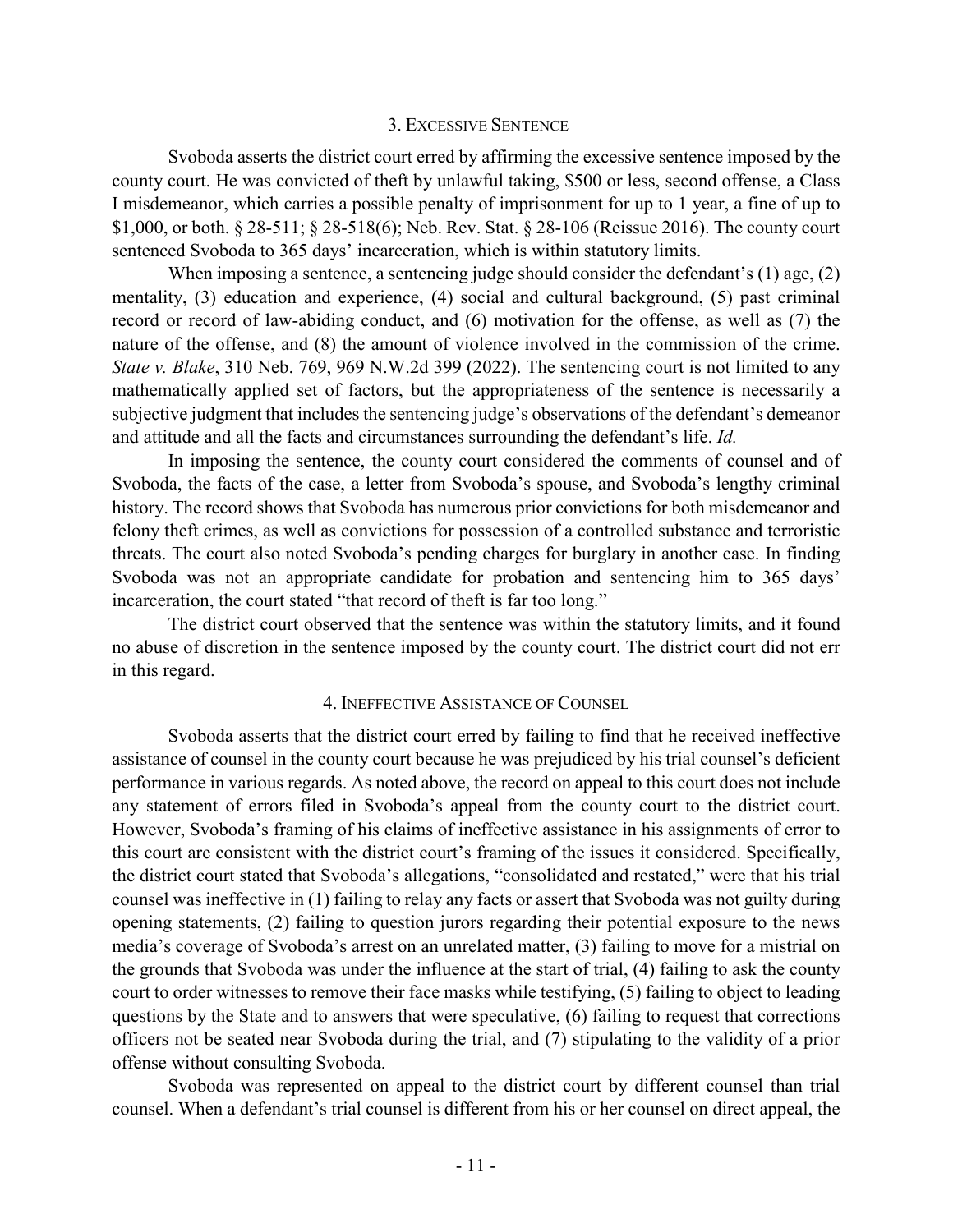defendant must raise on direct appeal any issue of trial counsel's ineffective performance which is known to the defendant or is apparent from the record; otherwise, the ineffective assistance of trial counsel issue will be procedurally barred. *State v. Drake*, 311 Neb. 219, 971 N.W.2d 759 (2022). Once raised, an appellate court will determine whether the record on appeal is sufficient to review the merits of the ineffective performance claims. *Id.*

When a claim of ineffective assistance of counsel is raised in a direct appeal, the appellant is not required to allege prejudice; however, an appellant must make specific allegations of the conduct that he or she claims constitutes deficient performance by trial counsel. *State v. Figures*, 308 Neb. 801, 957 N.W.2d 161 (2021). General allegations that trial counsel performed deficiently or that trial counsel was ineffective are insufficient to raise an ineffective assistance claim on direct appeal. *State v. Weathers*, 304 Neb. 402, 935 N.W.2d 185 (2019). In order to know whether the record is insufficient to address assertions on direct appeal that trial counsel was ineffective, appellate counsel must assign and argue deficiency with enough particularity (1) for an appellate court to make a determination of whether the claim can be decided upon the trial record and (2) for a district court later reviewing a petition for postconviction relief to be able to recognize whether the claim was brought before the appellate court. *State v. Lierman*, 305 Neb. 289, 940 N.W.2d 529 (2020). An ineffective assistance of counsel claim made on direct appeal can be found to be without merit if the record establishes that trial counsel's performance was not deficient or that the appellant could not establish prejudice. *State v. Kipple*, 310 Neb. 654, 968 N.W.2d 613 (2022).

To prevail on a claim of ineffective assistance of counsel under *Strickland v. Washington*, 466 U.S. 668, 104 S. Ct. 2052, 80 L. Ed. 2d 674 (1984), the defendant must show that his or her counsel's performance was deficient and that this deficient performance actually prejudiced the defendant's defense. *State v. Blake*, 310 Neb. 769, 969 N.W.2d 399 (2022). To show that counsel's performance was deficient, a defendant must show that counsel's performance did not equal that of a lawyer with ordinary training and skill in criminal law. *State v. Wood*, 310 Neb. 391, 966 N.W.2d 825 (2021). To show prejudice in a claim of ineffective assistance of counsel, the defendant must demonstrate a reasonable probability that but for counsel's deficient performance, the result of the proceeding would have been different. *State v. Clausen*, 307 Neb. 968, 951 N.W.2d 764 (2020). A reasonable probability is a probability sufficient to undermine confidence in the outcome. *State v. Collins*, 307 Neb. 581, 950 N.W.2d 89 (2020).

## (a) Opening Statement

Svoboda asserts that his trial counsel gave an opening statement that did not relay any facts or assert that Svoboda was not guilty. As he did before the district court, Svoboda argues that his attorney's opening statement was too short and that by not asking the jury to find him not guilty she implied that he was guilty. The district court first observed that there is no specific length required for opening statements and that the case was not so complicated it needed a lengthy introduction. The court found Svoboda's allegations conclusory and insufficiently pled. The court went on, however, to review the opening statement and found that it was not inconsistent with the conduct of a lawyer with ordinary training and skill. Finally, the court observed that the jury was instructed that counsels' arguments were not evidence and noted the "overwhelming evidence" presented to the jury of Svoboda's guilt. In light of this evidence, the court found no reasonable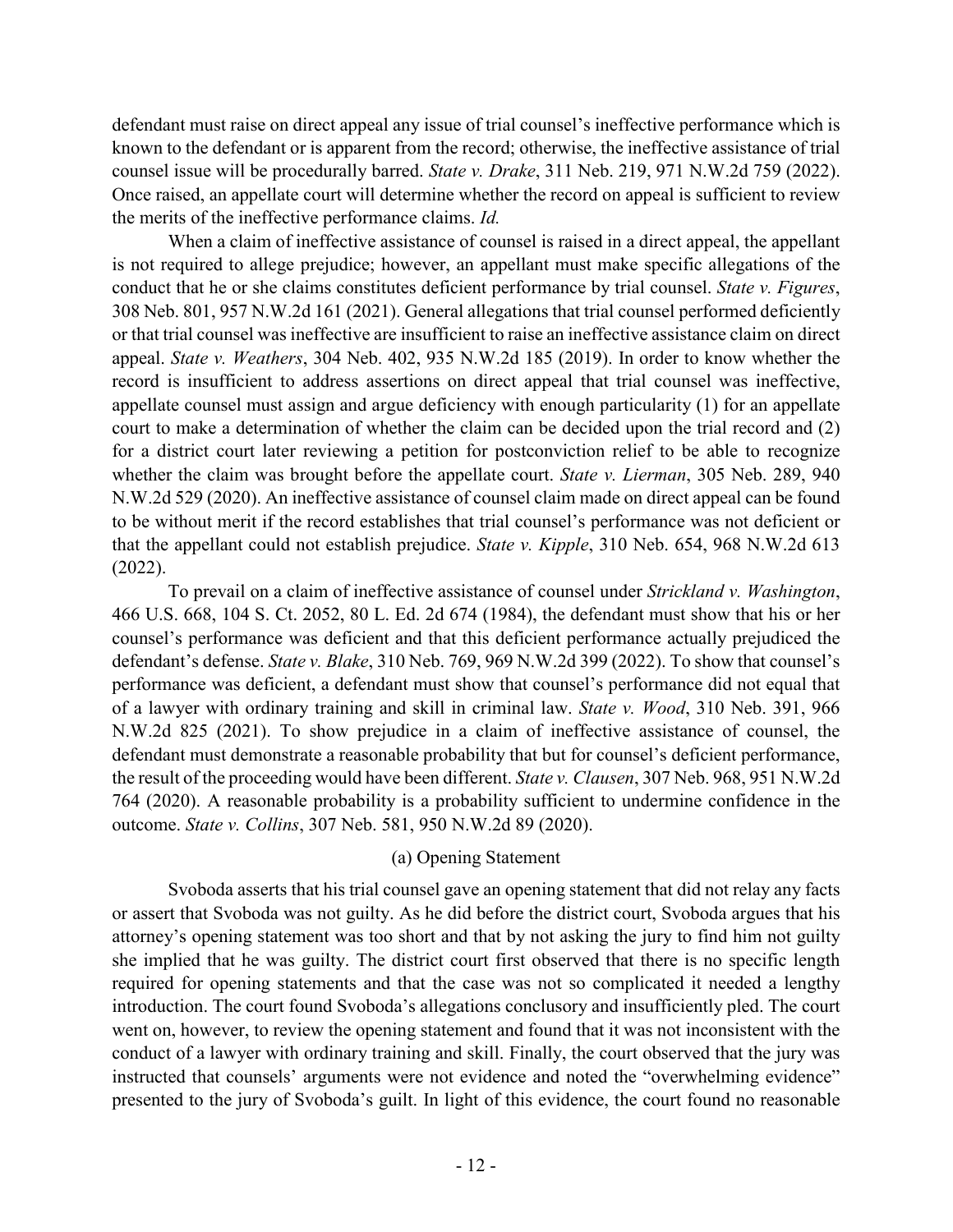probability that had Svoboda's trial counsel asked the jury to find him not guilty during her opening statement, the result of the trial would have been different. We agree that Svoboda has not shown either deficient performance or prejudice. The district court did not err in rejecting this claim.

## (b) Failure to Question Jurors

Svoboda asserts that his trial counsel did not ask jurors any relevant questions to support his motion for mistrial when given the opportunity to do so. The district court found the record sufficient to review this claim and determined that Svoboda had not shown either deficient performance or prejudice. The court observed that Svoboda had not indicated with any specificity what questions should have been asked of the jurors by his trial counsel. The court also noted that any attempt by trial counsel "to determine whether the jurors may have come across prejudicial information without realizing it while in recess or through family and friends" would have risked "introducing jurors to the prejudicial information they were charged with avoiding." The court also found that, given the sequence of questions asked of each juror by the trial court judge, Svoboda could not establish prejudice. The court observed, "The inquiries now demanded by [Svoboda] were answered when the [county] court asked if each juror had seen, heard, or read anything about [Svoboda]," eliminating the need for trial counsel to inquire further.

The entire analysis of a claim of ineffective assistance of counsel should be viewed with a strong presumption that counsel's actions were reasonable. *State v. Lowman*, 308 Neb. 482, 954 N.W.2d 905 (2021). Trial counsel is afforded due deference to formulate trial strategy and tactics, and an appellate court will not second-guess trial counsel's reasonable strategic tactics when reviewing claims of ineffective assistance of counsel. *Id.* Svoboda's trial counsel apparently made a reasonable strategic decision in declining to further question the jurors who responded negatively to the county court's inquiries about their exposure to any information about Svoboda, which decision we will not second-guess. Svoboda does not argue that any of the jurors other than the alternate were, in fact, exposed to such information, and he does not argue that any of the jurors failed to follow the county court's instructions. The district court did not err in rejecting this claim.

# (c) Waiver of Jury Sequestration

Svoboda asserts that his trial counsel failed to make an additional motion for mistrial after it was determined that Svoboda was under the influence at the start of trial and had waived rights while under the influence. The district court rejected this claim, stating that Svoboda's allegations were conclusory and did not show deficient performance. It also concluded that he was unable to show prejudice. We agree.

When a case is finally submitted to the jury, jury members must be kept together in some convenient place, under the charge of an officer, until they agree upon a verdict or are discharged by the court. *State v. Foster*, 286 Neb. 826, 839 N.W.2d 783 (2013). Here, the county court submitted the case to the jury at 4:25 p.m. on February 5, 2021, and the jury reached a verdict less than an hour later. The jury never separated during its deliberations, so regardless of whether Svoboda was under the influence of methamphetamine when he waived jury sequestration, he cannot show prejudice. See *State v. Barranco*, 278 Neb. 165, 769 N.W.2d 343 (2009) (jury actually reached guilty verdict same morning case was submitted, so it never separated and there was no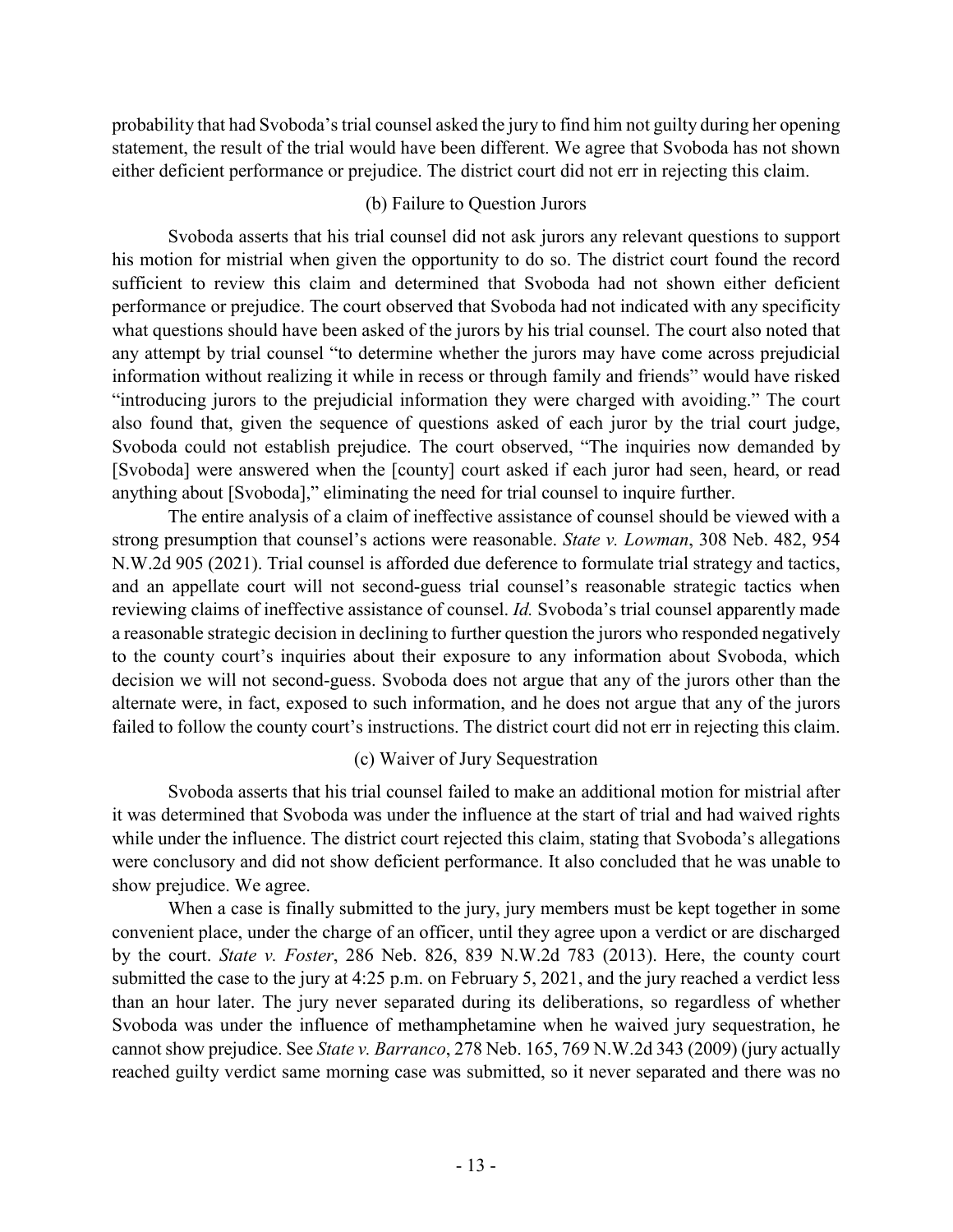violation of statute governing separation of jury). The district court did not err in rejecting this claim.

## (d) Face Masks

Svoboda asserts that his trial counsel failed to ask the county court to order witnesses to remove their face masks while testifying. Prior to each witness's testimony, the county court instructed the witnesses that they could remove their masks if they felt comfortable, or keep the masks on if they did not. Oblender stated that he would keep his mask on. Neither Temple nor Adams stated at the start of their testimony their decisions with respect to masking, but the record shows that Temple was masked at least for a portion of her testimony as she referenced lowering her mask at one point. The district court found that Svoboda's allegations were vague and conclusory as he did not provide any facts to show that trial counsel's failure to request the court to order witnesses to remove their masks, or the use of masks, inhibited the jury's assessment of credibility. We agree that there were various other ways in which the jury could assess credibility of each witness, and Svoboda has not shown that they were prevented from doing so. The district court also determined that Svoboda could not show prejudice since the COVID-19 pandemic was ongoing in Lancaster County at the time of his trial. Svoboda acknowledged before the district court, as he does in his brief on appeal to this court, that "[throughout this ongoing pandemic, masks have rightly been a mainstay in [c]ounty [c]ourt." Brief for appellant at 22. The district court did not err in rejecting this claim.

# (e) Evidentiary Objections

Svoboda asserts that his trial counsel failed to make proper and timely objections when warranted, specifically objections that the State was leading a witness and that several answers were speculative. Although the district court examined one specific instance of a failure to object referenced in Svoboda's arguments before the district court, we find that this claim has not been preserved in accordance with *State v. Mrza*, 302 Neb. 931, 926 N.W.2d 79 (2019), in which the Nebraska Supreme Court held that assignments of error on direct appeal regarding ineffective assistance of trial counsel must specifically allege deficient performance, and an appellate court will not scour the remainder of the brief in search of such specificity. Svoboda's assignment of error lack's specificity as to which portions of testimony of which witnesses were objectionable. We decline to address this claim.

# (f) Corrections Staff Seating

Svoboda asserts that his trial counsel failed to request that corrections staff be moved from being seated near Svoboda during trial. The district court observed that Svoboda provided no facts to show why trial counsel's failure to request the officers be moved constituted deficient performance. Accordingly, the court found the claim conclusory and insufficiently pled. The court also determined that Svoboda was unable to show prejudice. We agree.

Although the record does not reveal the presence of the corrections officers or where they were seated, the record does show that on February 4, 2021, the county court had to postpone trial until the following day because Svoboda was not cooperating with jail staff, appeared intoxicated, and was on suicide observation. On that date, a deputy reported Svoboda's escalating behavior and